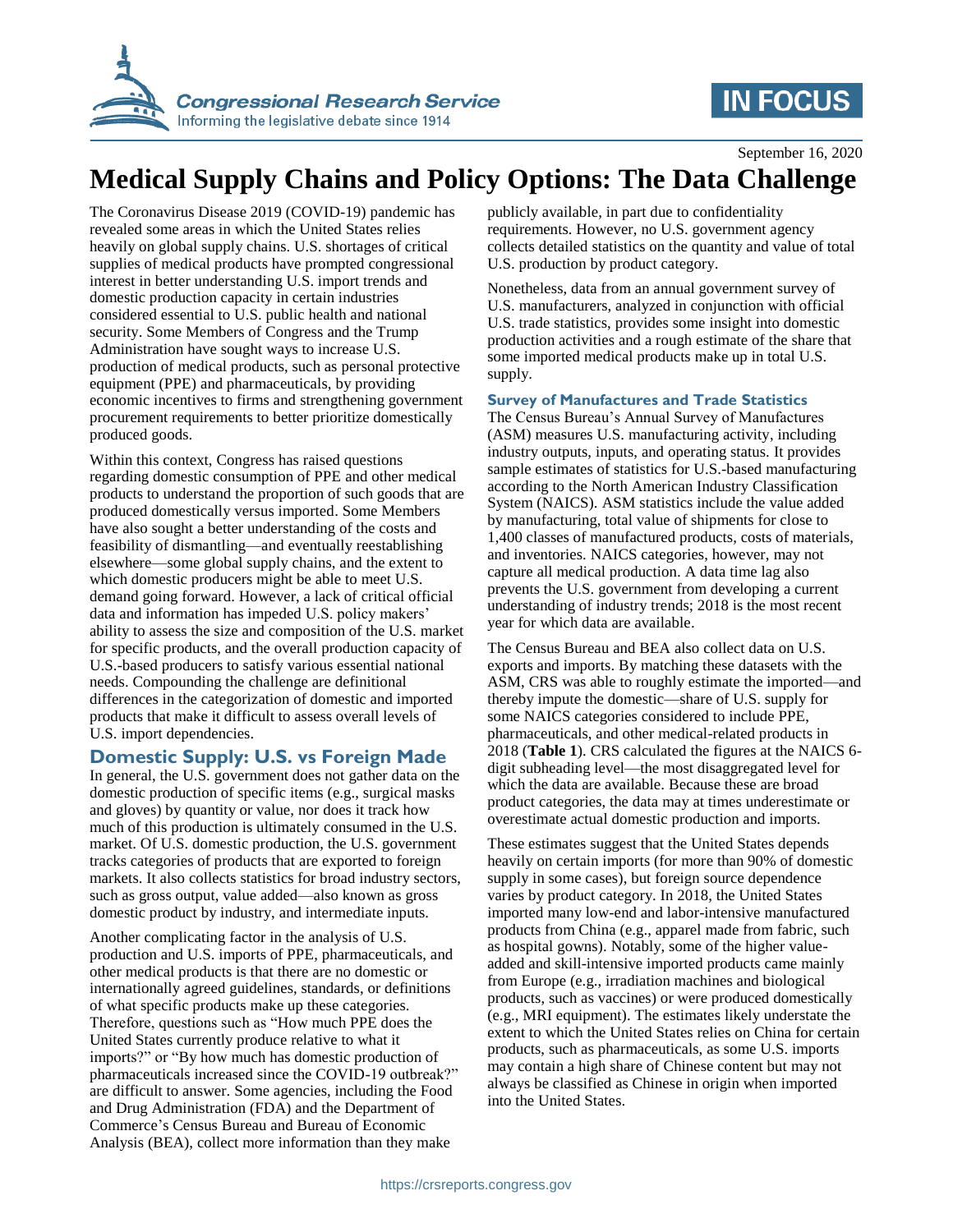#### **Table 1. Estimate of the Imported Share of U.S. Domestic Supply: Selected Medical Products**

Share of Domestic Supply (%) in 2018

| <b>NAICS Code and Description</b>                                                                                                                        | Total<br>U.S.<br><b>Imports</b> | U.S.<br><b>Imports</b><br>from the<br><b>EU28</b> | U.S.<br><b>Imports</b><br>from<br>China |
|----------------------------------------------------------------------------------------------------------------------------------------------------------|---------------------------------|---------------------------------------------------|-----------------------------------------|
| 315220: Men's and Boys' Cut and Sew<br>Apparel [medical and laboratory apparel]                                                                          | 98                              | 3                                                 | 20                                      |
| 315240: Women's, Girls', and Infants'<br>Cut and Sew Apparel [medical and<br>laboratory apparel]                                                         | 96                              | 3                                                 | 36                                      |
| 333314: Optical Instruments and Lenses<br>[microscopes, telescopes, prisms, lenses]                                                                      | 94                              | 4                                                 | 23                                      |
| 325414: Biological Products [vaccines,<br>toxoids, blood fractions]                                                                                      | 79                              | 59                                                | *                                       |
| 339115: Ophthalmic Goods [eyeglasses,<br>contact lenses, protective eyewear]                                                                             | 60                              | 22                                                | 20                                      |
| 313210: Broadwoven Fabrics [fabrics and<br>felts, including surgical gauzes]                                                                             | 55                              | 10                                                | 17                                      |
| 325411: Medicinal and Botanical Drugs<br>and Vitamins [uncompounded medicinal<br>chemicals and derivatives, botanicals]                                  | 48                              | 34                                                | 8                                       |
| 325413: In-Vitro Diagnostic Substances<br>[chemical, biological, or radioactive<br>diagnostic substances]                                                | 48                              | 27                                                | 3                                       |
| 325199: All Other Basic Organic<br>Chemicals [isopropyl alcohol, glycerin]                                                                               | 42                              | 4                                                 | 9                                       |
| 334517: Irradiation Apparatus [X-rays<br>and other ionizing radiation apparatus]                                                                         | 41                              | 25                                                | 4                                       |
| 339113: Surgical Appliances and Supplies<br>[orthopedic devices, prosthetic<br>appliances, surgical dressings, crutches]                                 | 39                              | 15                                                | 6                                       |
| 325412: Pharmaceutical Preparations [in-<br>vivo diagnostic substances]                                                                                  | 39                              | 23                                                | $*$                                     |
| 339112: Surgical and Medical Instruments<br>[syringes, needles, caterers, anesthesia<br>apparatus, blood transfusion equipment,<br>medical thermometers] | 36                              | 10                                                | $\overline{2}$                          |

**Source:** CRS analysis of data from the U.S. Census Bureau, U.S. Bureau of Economic Analysis, and the U.S. International Trade Commission.

**Notes:** (1) Rough estimates calculated at the NAICS 6-digit subheading level, which may cover products that are not for medical use; (2)  $* =$  Share of domestic supply is less than 0.05%; (3) descriptions in brackets are only selected examples of products covered by the subheading; and (4) estimates likely understate the extent to which the United States relies on China for certain products.

#### **Other Sources of Data and Information**

Capturing the U.S. government's reliance on foreign-made goods faces similar data limitations. The General Services Administration (GSA) maintains a database, the Federal Procurement Data System-Next Generation (FPDS-NG), for which federal agencies are required to report procurement contracts whose estimated value is \$10,000 or more. However, there are documented issues about the accuracy, completeness, and timeliness of data in FPDS-NG. Despite these limitations, the data may still provide general information regarding the value, quantity, and types of domestic and foreign-made goods procured by U.S. government agencies. For example, analysts may rely on FPDS-NG data to identify broad trends and produce rough estimates, or to gather information about specific contracts.

Private research firms, trade associations, and media also offer information on domestic production capacity and production changes in response to the COVID-19 outbreak. Nevertheless, they often base their figures on surveys, firms' press releases, or firm/industry forecasts, which may differ significantly from actual production.

#### **Issues and Options for Congress**

Some Members have raised concerns regarding gaps in U.S. understanding of domestic manufacturing capacity and dependencies on China and other sources of global supply.

Vulnerabilities regarding raw materials and inputs, such as active pharmaceutical ingredients, are not well recorded in official trade and industry data. They might be particularly difficult to track if they originate in one country but are then processed in another, reflecting modern supply chains. Another complication is the lack of a statutory definition of what qualifies as a "U.S. product" or what is "manufactured" in the United States, which may mask and understate the extent to which domestically produced goods rely on foreign inputs. In response to some of these concerns, the Coronavirus Aid, Relief, and Economic Security Act (P.L. 116-136) has provisions that aim to help regulators and the public better understand medical supply chains. One example is the requirement for producers registered with the FDA to report annually to the agency the amount of drugs manufactured for domestic commercial distribution.

Domestic production data that more readily correlates with trade data—particularly in its timeliness and harmonization of definitions—would likely assist in analyzing the position of the U.S. economy and its industrial base in critical global supply chains. In particular, as China seeks to advance its position in the global supply chain through state-led industrial policies, such as *Made in China 2025*, it is targeting industries in which U.S. industry leads. Integrated data could help identify emerging industry and supply chain shifts in specific areas that may be occurring, at least partially, in response to China's policy incentives and pressures. Moreover, such data could support a strategic approach to U.S. supply chains that considers prospects and options to sustain U.S. leadership in critical sectors, such as advanced medical equipment and pharmaceutical innovation. More integrated data could better enable U.S. policymakers to understand the interplay of domestic and global developments and respond to them in time frames closer to real time, assess overall production capabilities of U.S.-based producers in sectors of concern, and better prepare for—and respond to—future crises.

A single legislative solution to measure and manage supply chain dependencies and risks may not exist. Congress, however, could consider—potentially as a first step authorizing federal agencies to collect more data on firm's activities in the United States and abroad and at the points of U.S. import and government purchase. For example, the U.S. government currently surveys U.S. and foreign firms and reports on U.S. investment abroad and foreign investment in the United States. Agencies could obtain, analyze, and report specific supply chain information about the status of U.S. production and distribution without disclosing business confidential information. Congress could direct some agencies to collect data on federally owned public and defense stockpiles of certain items. Congress also might require an alignment of domestic and trade industry data to occur on an accelerated timeline. For more information, see CRS Report R46304, *COVID-19: China Medical Supply Chains and Broader Trade Issues*.

**Andres B. Schwarzenberg**, Analyst in International Trade and Finance

**Karen M. Sutter**, Specialist in Asian Trade and Finance